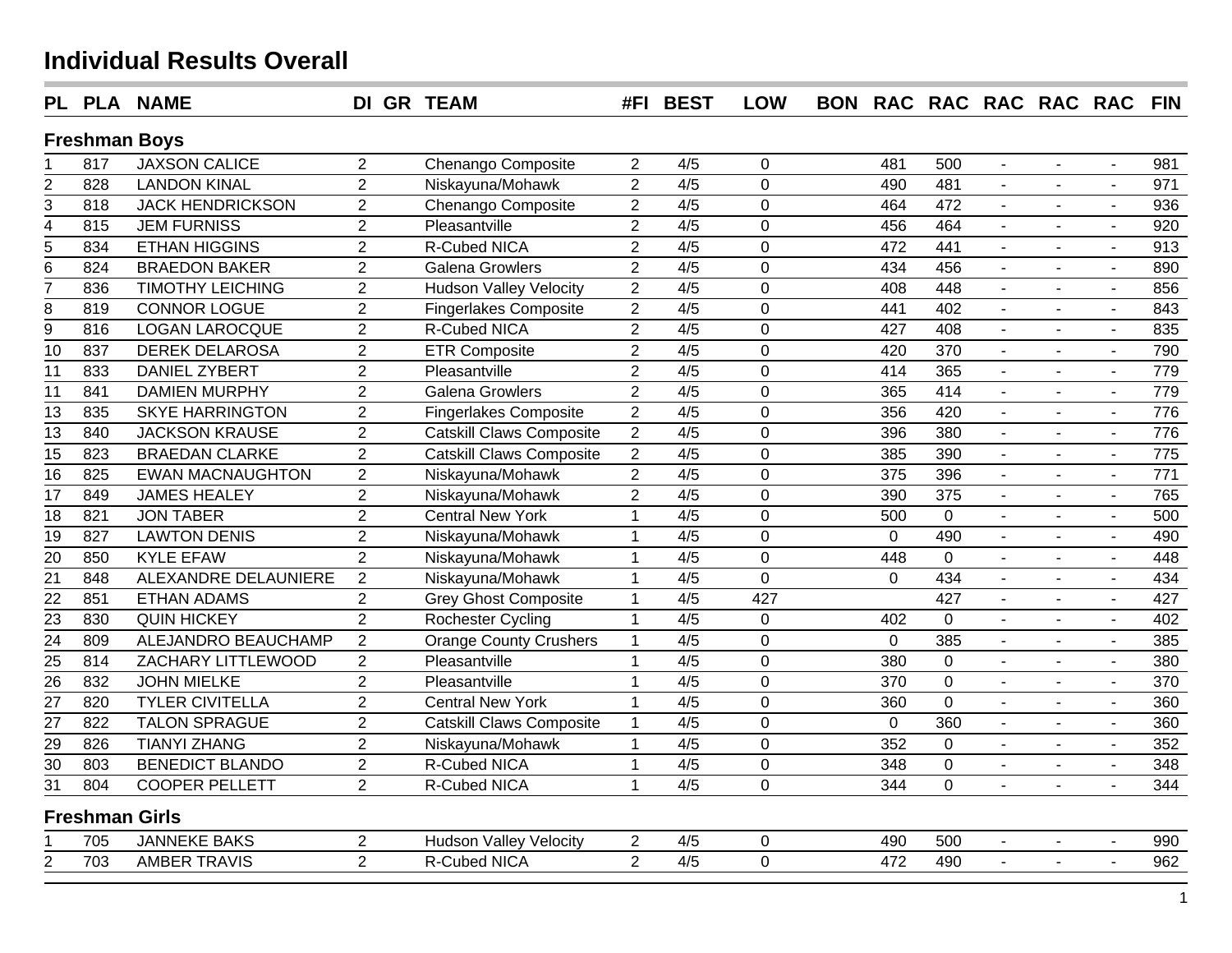| <b>PL</b>               |                  | <b>PLA NAME</b>            | DI GR TEAM     |                                 | #FI            | <b>BEST</b>      | <b>LOW</b>     | <b>BON</b> | <b>RAC</b>     |                | RAC RAC RAC RAC |                |                | <b>FIN</b> |
|-------------------------|------------------|----------------------------|----------------|---------------------------------|----------------|------------------|----------------|------------|----------------|----------------|-----------------|----------------|----------------|------------|
| 3                       | 704              | <b>KATHRYN SMITH</b>       | $\overline{2}$ | R-Cubed NICA                    | $\overline{2}$ | 4/5              | 0              |            | 481            | 472            |                 |                |                | 953        |
| $\overline{\mathbf{4}}$ | 709              | <b>EMMA MURRAY</b>         | $\overline{2}$ | Saratoga Shredders              | $\overline{2}$ | 4/5              | $\overline{0}$ |            | 456            | 481            | $\blacksquare$  |                |                | 937        |
| 5                       | 707              | <b>RUTH SEIDEL</b>         | $\overline{2}$ | <b>ETR Composite</b>            | $\overline{2}$ | 4/5              | $\Omega$       |            | 464            | 456            | $\mathbf{u}$    |                |                | 920        |
| 6                       | 706              | <b>CHARLIE VADNAI</b>      | $\overline{2}$ | <b>ETR Composite</b>            | $\overline{2}$ | 4/5              | $\overline{0}$ |            | 448            | 464            | $\mathbf{r}$    |                |                | 912        |
| 7                       | 708              | <b>CHENOA MARQUEZ</b>      | $\overline{2}$ | NYCranks Composite              | $\overline{2}$ | 4/5              | 0              |            | 441            | 448            |                 |                |                | 889        |
| $\overline{8}$          | 700              | <b>ERIN FILLION</b>        | $\overline{2}$ | Saratoga Shredders              | $\overline{2}$ | 4/5              | 0              |            | 434            | 441            | $\mathbf{L}$    | $\overline{a}$ | $\mathbf{r}$   | 875        |
| $\overline{9}$          | 710              | LILLIANA O'DONNELL         | $\overline{2}$ | Niskayuna/Mohawk                | $\mathbf{1}$   | 4/5              | 0              |            | 500            | $\Omega$       | $\sim$          |                | $\sim$         | 500        |
| $\overline{10}$         | $\overline{713}$ | <b>ASHLEY AVILA</b>        | $\overline{2}$ | Longwood High School            | $\mathbf{1}$   | 4/5              | 0              |            | 427            | $\overline{0}$ | $\blacksquare$  | $\blacksquare$ | $\sim$         | 427        |
|                         | <b>JV Boys</b>   |                            |                |                                 |                |                  |                |            |                |                |                 |                |                |            |
|                         | 208              | <b>EWAN MACDONALD</b>      | $\overline{2}$ | Pleasantville                   | $\overline{2}$ | 4/5              | $\mathbf 0$    |            | 530            | 540            | $\blacksquare$  | $\mathbf{r}$   | $\blacksquare$ | 1070       |
| $\overline{c}$          | 215              | <b>JOSEPH SEIDEL</b>       | $\overline{2}$ | <b>ETR Composite</b>            | $\overline{2}$ | 4/5              | $\overline{0}$ |            | 521            | 512            |                 | $\blacksquare$ |                | 1033       |
| $\overline{3}$          | 213              | <b>KLODEN RAPP</b>         | $\overline{2}$ | Chenango Composite              | $\overline{2}$ | $\overline{4/5}$ | $\overline{0}$ |            | 512            | 504            | $\mathbf{L}$    |                | $\mathbf{r}$   | 1016       |
| $\overline{4}$          | 207              | <b>NIKIAN SAUTHOFF</b>     | $\overline{2}$ | Pleasantville                   | $\overline{2}$ | 4/5              | $\overline{0}$ |            | 504            | 481            | $\mathbb{Z}^2$  | $\overline{a}$ | $\mathbf{r}$   | 985        |
| $\overline{5}$          | 212              | <b>JASPER TRAVIS</b>       | $\overline{2}$ | R-Cubed NICA                    | $\overline{2}$ | 4/5              | 0              |            | 488            | 496            | $\mathbf{r}$    | $\blacksquare$ | $\sim$         | 984        |
| $\overline{6}$          | 214              | <b>TYLER HOPKINS</b>       | $\overline{2}$ | Chenango Composite              | $\overline{2}$ | 4/5              | 0              |            | 496            | 454            | $\mathbf{r}$    | $\blacksquare$ | $\sim$         | 950        |
| $\overline{7}$          | 202              | <b>JOSEPH MARINO</b>       | $\overline{2}$ | <b>Blue Mountain Composite</b>  | $\overline{2}$ | 4/5              | $\overline{0}$ |            | 481            | 460            | $\sim$          | $\mathbf{r}$   | $\blacksquare$ | 941        |
| 8                       | 201              | <b>DAVID VERWYS</b>        | $\overline{2}$ | <b>Rensselaer County</b>        | $\overline{2}$ | 4/5              | 0              |            | 474            | 442            | $\blacksquare$  | $\blacksquare$ | $\mathbf{r}$   | 916        |
| $\overline{8}$          | 210              | PHILLIP MAUGHAN            | $\overline{2}$ | <b>R-Cubed NICA</b>             | $\overline{2}$ | 4/5              | $\overline{0}$ |            | 442            | 474            | $\blacksquare$  | $\blacksquare$ | $\blacksquare$ | 916        |
| 10                      | 211              | <b>CHARLES LOBOSCO III</b> | $\overline{2}$ | R-Cubed NICA                    | $\overline{2}$ | 4/5              | 0              |            | 467            | 448            | $\blacksquare$  | $\blacksquare$ | $\blacksquare$ | 915        |
| 11                      | 204              | <b>JORDAN DILIBERTO</b>    | $\overline{2}$ | Otsego Composite                | $\overline{2}$ | 4/5              | $\mathbf 0$    |            | 460            | 436            | $\blacksquare$  | $\blacksquare$ | $\blacksquare$ | 896        |
| 12                      | 224              | <b>GARRETT HANABURGH</b>   | $\overline{2}$ | Niskayuna/Mohawk                | $\overline{2}$ | 4/5              | $\mathbf 0$    |            | 436            | 430            | $\blacksquare$  | $\blacksquare$ | $\blacksquare$ | 866        |
| 13                      | 233              | <b>STEVEN BROWN</b>        | $\overline{2}$ | <b>Galena Growlers</b>          | $\overline{2}$ | 4/5              | $\overline{0}$ |            | 425            | 425            |                 | $\blacksquare$ | $\blacksquare$ | 850        |
| 14                      | 209              | <b>CONNOR COOPER</b>       | $\overline{2}$ | <b>R-Cubed NICA</b>             | $\overline{2}$ | 4/5              | $\overline{0}$ |            | 415            | 410            |                 | $\overline{a}$ | $\blacksquare$ | 825        |
| 15                      | 238              | <b>ZACHARY STEIN</b>       | $\overline{2}$ | <b>NYCranks Composite</b>       | $\overline{2}$ | 4/5              | $\mathbf 0$    |            | 420            | 400            | $\sim$          |                | $\sim$         | 820        |
| 16                      | 220              | <b>GRAYSON BOYER</b>       | $\overline{2}$ | <b>Galena Growlers</b>          | $\overline{2}$ | 4/5              | $\mathbf 0$    |            | 410            | 388            | $\sim$          | $\overline{a}$ | $\sim$         | 798        |
| 17                      | 232              | <b>RYAN WALSH</b>          | $\overline{2}$ | <b>Catskill Claws Composite</b> | $\overline{2}$ | 4/5              | $\mathbf 0$    |            | 400            | 396            | $\blacksquare$  |                | $\sim$         | 796        |
| 18                      | 227              | <b>NOLAN MCCARTHY</b>      | $\overline{2}$ | Rochester Cycling               | $\overline{2}$ | 4/5              | $\mathbf 0$    |            | 396            | 380            | $\sim$          |                | $\sim$         | 776        |
| $\overline{19}$         | 231              | <b>NOLAN BROWN</b>         | $\overline{2}$ | <b>Catskill Claws Composite</b> | $\overline{2}$ | 4/5              | $\overline{0}$ |            | 392            | 376            | $\overline{a}$  | $\overline{a}$ | $\overline{a}$ | 768        |
| $\overline{20}$         | 216              | <b>OWEN BALLARD</b>        | $\overline{2}$ | <b>Independent Riders</b>       | $\mathbf{1}$   | 4/5              | $\mathbf 0$    |            | 540            | $\overline{0}$ | $\sim$          | $\blacksquare$ | $\sim$         | 540        |
| $\overline{21}$         | 219              | <b>DREW BROOKS</b>         | $\overline{2}$ | <b>Galena Growlers</b>          | $\mathbf{1}$   | 4/5              | $\overline{0}$ |            | $\overline{0}$ | 530            | $\sim$          | $\overline{a}$ | $\sim$         | 530        |
| 22                      | 242              | <b>TROY WERTHNER</b>       | $\overline{2}$ | <b>NYCranks Composite</b>       | $\mathbf{1}$   | 4/5              | 521            |            |                | 521            | $\blacksquare$  | $\blacksquare$ | $\sim$         | 521        |
| $\overline{23}$         | 241              | <b>JON TABER</b>           | $\overline{2}$ | <b>Central New York</b>         | $\mathbf{1}$   | 4/5              | 488            |            |                | 488            | $\blacksquare$  | $\blacksquare$ | $\sim$         | 488        |
| $\overline{24}$         | 200              | <b>ROBIN N'DOLO</b>        | $\overline{2}$ | Saratoga Shredders              | $\mathbf{1}$   | 4/5              | $\overline{0}$ |            | $\Omega$       | 467            | $\blacksquare$  | $\blacksquare$ | $\sim$         | 467        |
| $\overline{25}$         | 203              | <b>TROY CONNER</b>         | $\overline{2}$ | Rochester Cycling               | $\mathbf{1}$   | 4/5              | $\mathbf 0$    |            | 454            | $\Omega$       |                 |                | $\sim$         | 454        |
| $\overline{26}$         | 221              | <b>GARRET WIDER</b>        | $\overline{2}$ | <b>NYCranks Composite</b>       | $\mathbf{1}$   | 4/5              | $\mathbf 0$    |            | 448            | 0              | $\mathbf{r}$    | $\overline{a}$ | $\sim$         | 448        |
| $\overline{27}$         | 225              | <b>SEAN MCLANE</b>         | $\overline{2}$ | Niskayuna/Mohawk                | $\mathbf{1}$   | 4/5              | 0              |            | 430            | 0              | L.              |                | $\blacksquare$ | 430        |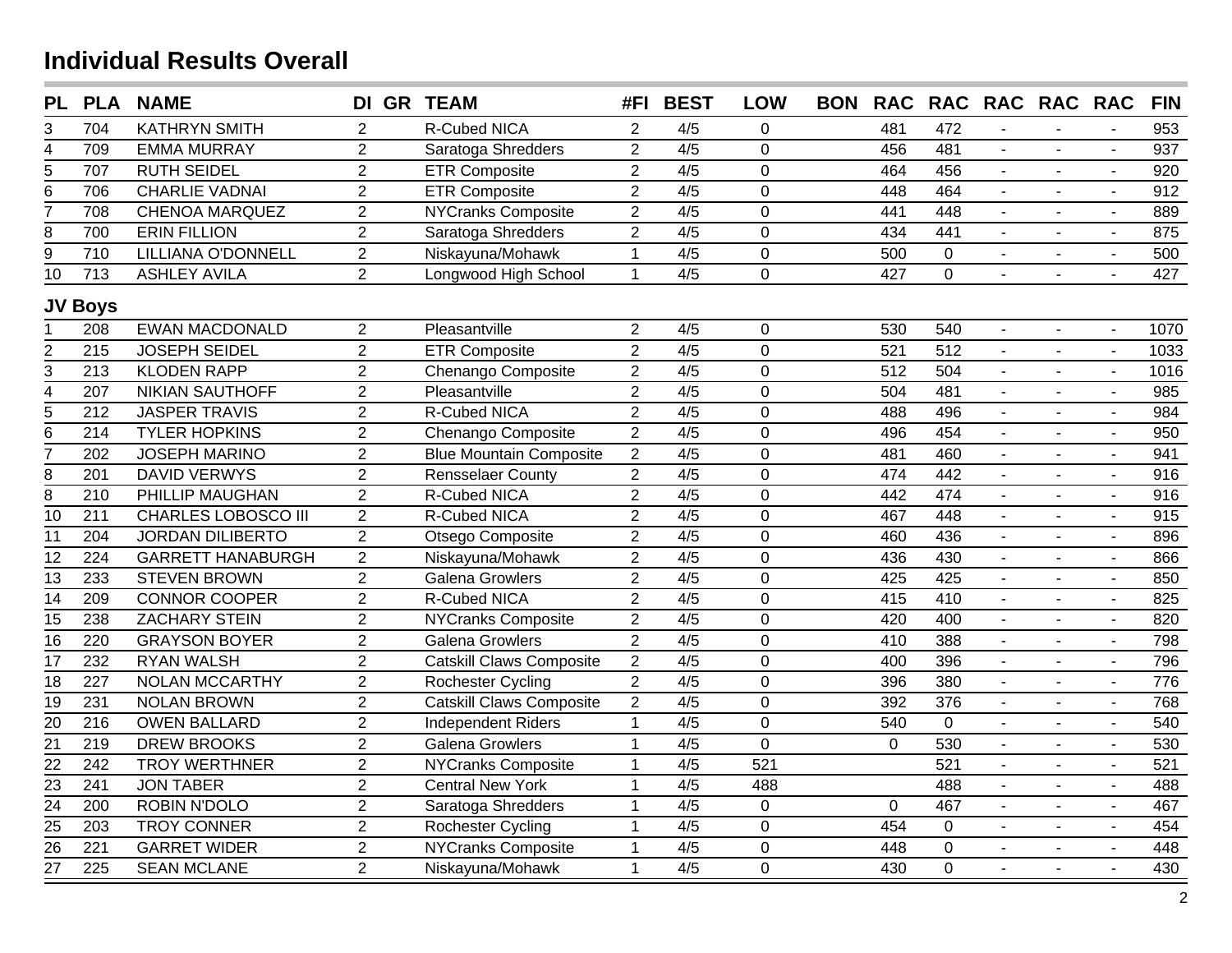| <b>PL</b>               | <b>PLA</b>        | <b>NAME</b>               | DI GR TEAM     |                           | #FI            | <b>BEST</b>      | <b>LOW</b>     | <b>BON</b> | <b>RAC</b>     |                  | RAC RAC RAC RAC |                |                | <b>FIN</b>       |
|-------------------------|-------------------|---------------------------|----------------|---------------------------|----------------|------------------|----------------|------------|----------------|------------------|-----------------|----------------|----------------|------------------|
| 28                      | 243               | <b>AIDAN HOYT</b>         | $\overline{2}$ | Chenango Composite        | $\mathbf 1$    | 4/5              | 420            |            |                | 420              |                 |                |                | 420              |
| 29                      | 226               | <b>BOHDAN KINAL</b>       | $\overline{2}$ | Niskayuna/Mohawk          | $\mathbf{1}$   | $\overline{4/5}$ | $\overline{0}$ |            | $\Omega$       | 415              | $\blacksquare$  |                |                | 415              |
| 30                      | 205               | <b>NATHAN HEAVNER</b>     | $\overline{2}$ | Otsego Composite          | $\mathbf{1}$   | 4/5              | $\mathbf 0$    |            | $\overline{0}$ | 405              | $\blacksquare$  |                | $\blacksquare$ | 405              |
| $\overline{30}$         | $\overline{223}$  | <b>BEN KUDELKA</b>        | $\overline{2}$ | <b>NYCranks Composite</b> | $\mathbf{1}$   | $\overline{4/5}$ | $\overline{0}$ |            | 405            | $\overline{0}$   |                 |                | $\blacksquare$ | 405              |
| $\overline{32}$         | 239               | <b>OWEN GRABICKI</b>      | $\overline{2}$ | Niskayuna/Mohawk          | $\mathbf{1}$   | 4/5              | $\overline{0}$ |            | $\overline{0}$ | 392              | $\blacksquare$  | $\blacksquare$ | $\omega$       | 392              |
| $\overline{33}$         | 235               | <b>DAN THOMPSON</b>       | $\overline{2}$ | <b>Galena Growlers</b>    | $\mathbf{1}$   | 4/5              | $\mathbf 0$    |            | $\mathbf 0$    | 384              |                 |                | $\blacksquare$ | 384              |
| $\overline{34}$         | 222               | LUKE MASTRANDREA          | $\overline{2}$ | <b>NYCranks Composite</b> | $\mathbf{1}$   | 4/5              | $\mathbf 0$    |            | $\overline{0}$ | 372              |                 |                | $\mathbf{r}$   | 372              |
|                         | <b>JV Girls</b>   |                           |                |                           |                |                  |                |            |                |                  |                 |                |                |                  |
| $\mathbf 1$             | 121               | <b>OLIVIA GUZZO</b>       | $\overline{2}$ | Niskayuna/Mohawk          | $\overline{2}$ | 4/5              | $\mathbf 0$    |            | 540            | 512              | $\overline{a}$  | $\sim$         | $\blacksquare$ | 1052             |
| $\overline{2}$          | 109               | <b>AGATHA RYAN</b>        | $\overline{2}$ | Catskill Claws Composite  | $\overline{2}$ | $\overline{4/5}$ | $\overline{0}$ |            | 530            | 521              |                 |                | $\overline{a}$ | 1051             |
| $\overline{3}$          | 118               | <b>EDAN PAGGY</b>         | $\overline{2}$ | <b>Independent Riders</b> | $\overline{2}$ | 4/5              | $\mathbf 0$    |            | 521            | 504              |                 | $\sim$         | $\mathbf{r}$   | 1025             |
|                         | 101               | <b>LEAH WYCKOFF</b>       | $\overline{2}$ | Otsego Composite          | $\overline{2}$ | 4/5              | $\mathbf 0$    |            | 504            | 496              | ä,              | $\blacksquare$ | $\blacksquare$ | 1000             |
| $\frac{4}{6}$           | 105               | <b>LYLA MOUSOUROULIS</b>  | $\overline{2}$ | <b>ETR Composite</b>      | $\overline{2}$ | 4/5              | $\overline{0}$ |            | 496            | 481              |                 | $\sim$         | $\blacksquare$ | 977              |
|                         | 104               | <b>TRINITY TAYLOR</b>     | $\overline{2}$ | R-Cubed NICA              | $\overline{2}$ | 4/5              | $\mathbf 0$    |            | 467            | 467              | $\blacksquare$  | $\blacksquare$ | $\blacksquare$ | 934              |
| $\overline{7}$          | 110               | <b>ELIZABETH HOADLEY</b>  | $\overline{2}$ | Pleasantville             | $\overline{2}$ | 4/5              | $\mathbf 0$    |            | 460            | 460              | $\blacksquare$  | $\blacksquare$ | $\blacksquare$ | 920              |
| $\overline{8}$          | 122               | <b>MADISON LAWRENCE</b>   | $\overline{2}$ | <b>Galena Growlers</b>    | $\overline{2}$ | 4/5              | $\mathbf 0$    |            | 454            | 454              | $\blacksquare$  | $\blacksquare$ | $\blacksquare$ | 908              |
| $\overline{9}$          | $112$             | <b>JORDAN FRANK</b>       | $\overline{2}$ | Niskayuna/Mohawk          | $\overline{2}$ | 4/5              | $\overline{0}$ |            | 442            | 436              | $\blacksquare$  | $\blacksquare$ | $\blacksquare$ | 878              |
| $\overline{10}$         | $\overline{123}$  | LILLIANA O'DONNELL        | $\overline{2}$ | Niskayuna/Mohawk          | $\overline{1}$ | $\overline{4/5}$ | 540            |            |                | $\overline{540}$ | $\blacksquare$  | $\blacksquare$ | $\blacksquare$ | 540              |
| 11                      | 116               | <b>EMMA JARL</b>          | $\overline{2}$ | Pleasantville             | $\mathbf{1}$   | 4/5              | $\mathbf 0$    |            | $\overline{0}$ | 530              | $\blacksquare$  | $\blacksquare$ | $\blacksquare$ | 530              |
| $\overline{12}$         | 102               | LIVI MIELKE               | $\overline{2}$ | Pleasantville             | $\mathbf{1}$   | $\overline{4/5}$ | $\mathbf 0$    |            | 512            | $\Omega$         | ÷,              | $\blacksquare$ | $\blacksquare$ | $\overline{512}$ |
| 13                      | 114               | <b>CORINNE FURNISS</b>    | $\overline{2}$ | Pleasantville             | $\mathbf{1}$   | 4/5              | $\overline{0}$ |            | 488            | $\overline{0}$   |                 |                | $\blacksquare$ | 488              |
| $\overline{13}$         | 125               | <b>HANNAH MANZOLINI</b>   | $\overline{2}$ | <b>Independent Riders</b> | $\mathbf{1}$   | $\overline{4/5}$ | 488            |            |                | 488              | $\mathbf{L}$    |                | $\mathbf{r}$   | 488              |
| 15                      | 103               | <b>SOPHIA FERRIS</b>      | $\overline{2}$ | Pleasantville             | $\mathbf{1}$   | 4/5              | $\mathbf 0$    |            | 481            | $\overline{0}$   |                 |                | $\blacksquare$ | 481              |
| $\overline{16}$         | 113               | <b>SAYRE CONNORS</b>      | $\overline{2}$ | Otsego Composite          | $\mathbf{1}$   | 4/5              | $\overline{0}$ |            | $\mathbf 0$    | 474              | $\mathbf{r}$    | $\blacksquare$ | $\mathbf{r}$   | 474              |
| 16                      | 117               | <b>KARLYNNE SIVERLING</b> | $\overline{2}$ | <b>R-Cubed NICA</b>       | $\mathbf{1}$   | 4/5              | $\mathbf 0$    |            | 474            | $\overline{0}$   | $\overline{a}$  | $\blacksquare$ | $\blacksquare$ | 474              |
| $\overline{18}$         | $\frac{115}{115}$ | <b>GRETA MERRILL</b>      | $\overline{2}$ | Niskayuna/Mohawk          | $\mathbf{1}$   | 4/5              | $\mathbf 0$    |            | 448            | $\overline{0}$   | $\blacksquare$  | $\blacksquare$ | $\sim$         | 448              |
| $\overline{18}$         | 124               | <b>EMMA BROOKS</b>        | $\overline{2}$ | <b>Galena Growlers</b>    | $\overline{1}$ | 4/5              | 448            |            |                | 448              | $\blacksquare$  | $\blacksquare$ | $\mathbf{r}$   | 448              |
| $\overline{20}$         | 100               | MCKENNA VERHAGEN          | $\overline{2}$ | Rochester Cycling         | $\mathbf{1}$   | 4/5              | $\mathbf 0$    |            | 0              | 442              | $\blacksquare$  | $\blacksquare$ | $\sim$         | 442              |
|                         |                   | <b>Sophomore Boys</b>     |                |                           |                |                  |                |            |                |                  |                 |                |                |                  |
|                         | 512               | <b>MAX RUSSO</b>          | $\overline{2}$ | <b>NYCranks Composite</b> | $\overline{2}$ | $\overline{4/5}$ | $\pmb{0}$      |            | 481            | 500              | $\blacksquare$  | $\blacksquare$ | $\blacksquare$ | 981              |
| $\overline{\mathbf{c}}$ | 507               | <b>CARTER MOOERS</b>      | $\overline{2}$ | <b>NYCranks Composite</b> | $\overline{2}$ | 4/5              | $\mathbf 0$    |            | 472            | 481              | $\blacksquare$  | $\blacksquare$ | $\blacksquare$ | 953              |
| $\overline{3}$          | 500               | <b>OWEN LETTERMAN</b>     | $\overline{2}$ | <b>R-Cubed NICA</b>       | $\overline{2}$ | 4/5              | $\mathbf 0$    |            | 490            | 441              | $\blacksquare$  | $\blacksquare$ | $\blacksquare$ | 931              |
| $\overline{3}$          | 522               | <b>RYAN DEMEO</b>         | $\overline{2}$ | <b>NYCranks Composite</b> | $\overline{2}$ | 4/5              | $\mathbf 0$    |            | 441            | 490              | $\blacksquare$  |                | $\blacksquare$ | 931              |
| $\overline{5}$          | 520               | <b>OWEN EVANS</b>         | $\overline{2}$ | Rochester Cycling         | $\overline{2}$ | 4/5              | $\overline{0}$ |            | 464            | 456              | $\blacksquare$  | $\blacksquare$ | $\blacksquare$ | 920              |
| $\overline{6}$          | 509               | <b>BEN WIKE</b>           | $\overline{2}$ | Pleasantville             | $\overline{2}$ | 4/5              | $\overline{0}$ |            | 448            | 464              |                 |                | ÷.             | 912              |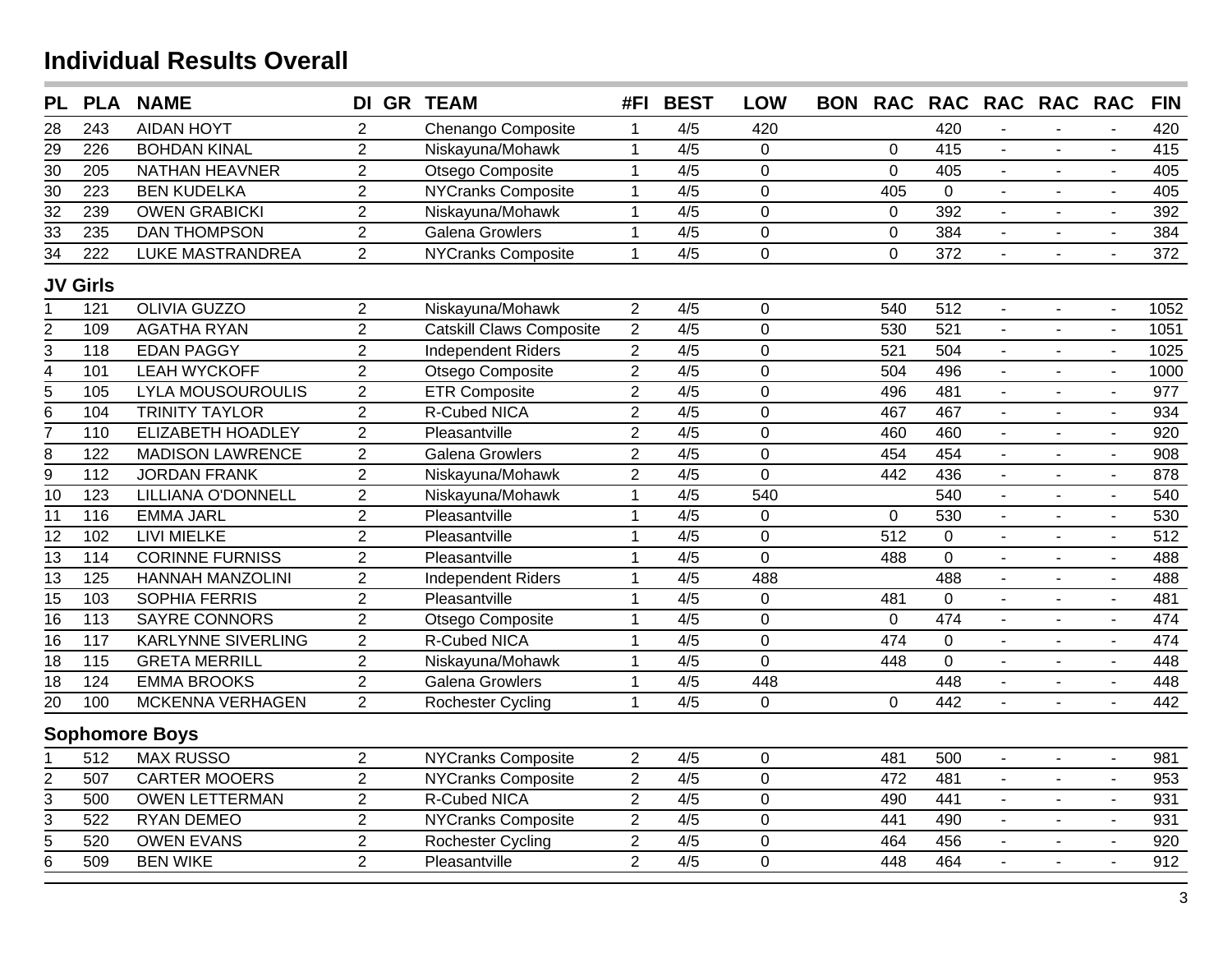| <b>PL</b>               | <b>PLA</b>          | <b>NAME</b>              | DI GR TEAM     |                                 | #FI            | <b>BEST</b>      | <b>LOW</b>     | <b>BON</b> | <b>RAC</b>     |                  | RAC RAC RAC RAC |                |                             | <b>FIN</b> |
|-------------------------|---------------------|--------------------------|----------------|---------------------------------|----------------|------------------|----------------|------------|----------------|------------------|-----------------|----------------|-----------------------------|------------|
| 7                       | 511                 | <b>JAKE RUSSO</b>        | $\overline{2}$ | <b>NYCranks Composite</b>       | $\overline{2}$ | 4/5              | $\mathbf 0$    |            | 420            | 434              |                 |                |                             | 854        |
| 8                       | 515                 | <b>COLIN SHERIDAN</b>    | $\overline{2}$ | <b>Blue Mountain Composite</b>  | $\overline{2}$ | 4/5              | $\mathbf 0$    |            | 427            | 414              |                 |                |                             | 841        |
| $\overline{9}$          | 519                 | <b>NATHAN REED</b>       | $\overline{2}$ | <b>Grey Ghost Composite</b>     | $\overline{2}$ | 4/5              | $\mathbf 0$    |            | 434            | 402              | $\blacksquare$  |                | $\sim$                      | 836        |
| $\overline{10}$         | 518                 | <b>LUCAS ALBER</b>       | $\overline{2}$ | Niskayuna/Mohawk                | $\overline{2}$ | 4/5              | $\mathbf 0$    |            | 385            | 420              | $\blacksquare$  |                | $\blacksquare$              | 805        |
| 11                      | 501                 | <b>WILLIAM SULAS</b>     | $\overline{2}$ | Otsego Composite                | $\overline{2}$ | 4/5              | $\mathsf 0$    |            | 414            | 385              | $\blacksquare$  | $\blacksquare$ | $\blacksquare$              | 799        |
| 12                      | 532                 | <b>BANYAN LOVE</b>       | $\overline{2}$ | <b>Fingerlakes Composite</b>    | $\overline{2}$ | $\overline{4/5}$ | $\overline{0}$ |            | 402            | 380              | $\blacksquare$  | $\blacksquare$ | $\blacksquare$              | 782        |
| 13                      | 534                 | <b>LUCCA BARRY</b>       | $\overline{2}$ | Niskayuna/Mohawk                | $\overline{2}$ | 4/5              | $\mathbf 0$    |            | 408            | 370              | $\blacksquare$  |                | $\blacksquare$              | 778        |
| $\overline{14}$         | 526                 | <b>ALEX DOWNS</b>        | $\overline{2}$ | <b>R-Cubed NICA</b>             | $\overline{2}$ | $\overline{4/5}$ | $\overline{0}$ |            | 390            | 365              | $\blacksquare$  |                | $\blacksquare$              | 755        |
| 15                      | 508                 | <b>TROY WERTHNER</b>     | $\overline{2}$ | <b>NYCranks Composite</b>       | $\overline{1}$ | 4/5              | $\mathbf 0$    |            | 500            | $\overline{0}$   | $\mathbf{r}$    | $\blacksquare$ | $\mathbf{r}$                | 500        |
| $\overline{16}$         | 502                 | <b>LUKE ZEBELMAN</b>     | $\overline{2}$ | Pleasantville                   | $\mathbf 1$    | 4/5              | $\overline{0}$ |            | $\mathbf 0$    | 472              | $\blacksquare$  |                | $\blacksquare$              | 472        |
| 17                      | 506                 | <b>MATT MUNAFO</b>       | $\overline{2}$ | Niskayuna/Mohawk                | $\mathbf 1$    | 4/5              | $\overline{0}$ |            | 456            | $\Omega$         | $\mathbf{r}$    | $\mathbf{r}$   | $\blacksquare$              | 456        |
| 18                      | 516                 | <b>SAM GRIFF</b>         | $\overline{2}$ | Pleasantville                   | $\mathbf{1}$   | 4/5              | $\overline{0}$ |            | $\mathbf 0$    | 448              |                 |                | $\blacksquare$              | 448        |
| $\overline{19}$         | 504                 | <b>SIMON KANE</b>        | $\overline{2}$ | <b>NYCranks Composite</b>       | $\mathbf{1}$   | 4/5              | $\mathbf 0$    |            | $\mathbf 0$    | 427              |                 |                | $\blacksquare$              | 427        |
| $\overline{20}$         | 539                 | <b>MATTEO BLUM</b>       | $\overline{2}$ | Pleasantville                   | $\mathbf{1}$   | 4/5              | $\mathbf 0$    |            | $\mathbf 0$    | 408              | $\mathbf{r}$    |                | $\mathbf{r}$                | 408        |
| $\overline{21}$         | 524                 | <b>CHRISTOPHER GOBLE</b> | $\overline{2}$ | <b>Catskill Claws Composite</b> | $\mathbf{1}$   | 4/5              | $\mathbf 0$    |            | 396            | $\mathbf 0$      |                 |                | $\blacksquare$              | 396        |
| $\overline{21}$         | 543                 | <b>NASH ROBERTS</b>      | $\overline{2}$ | <b>Independent Riders</b>       | $\mathbf{1}$   | 4/5              | 396            |            |                | 396              | $\blacksquare$  | $\blacksquare$ | $\mathbf{r}$                | 396        |
| 23                      | 514                 | <b>PATRICK GILBERT</b>   | $\overline{2}$ | Niskayuna/Mohawk                | $\mathbf{1}$   | 4/5              | $\mathbf 0$    |            | $\mathbf 0$    | 390              | $\blacksquare$  | $\blacksquare$ | $\blacksquare$              | 390        |
| $\overline{24}$         | 538                 | <b>KHANG DO</b>          | $\overline{2}$ | <b>ETR Composite</b>            | $\mathbf{1}$   | 4/5              | $\mathbf 0$    |            | 380            | $\mathbf 0$      | $\blacksquare$  | $\blacksquare$ | $\blacksquare$              | 380        |
| $\overline{25}$         | 535                 | <b>DREW MARGELOT</b>     | $\overline{2}$ | R-Cubed NICA                    | $\mathbf{1}$   | 4/5              | $\mathbf 0$    |            | $\mathbf 0$    | 375              | $\blacksquare$  | $\blacksquare$ | $\mathcal{L}_{\mathcal{C}}$ | 375        |
| $\overline{26}$         | 541                 | <b>GABE LUNIN-PACK</b>   | $\overline{2}$ | <b>ETR Composite</b>            | $\mathbf{1}$   | 4/5              | 360            |            |                | 360              | $\blacksquare$  | $\blacksquare$ | $\blacksquare$              | 360        |
| $\overline{27}$         | 529                 | <b>CHARLIE SHELDON</b>   | $\overline{2}$ | <b>Galena Growlers</b>          | $\mathbf{1}$   | 4/5              | $\overline{0}$ |            | 0              | 356              | $\blacksquare$  |                | $\blacksquare$              | 356        |
|                         |                     | <b>Sophomore Girls</b>   |                |                                 |                |                  |                |            |                |                  |                 |                |                             |            |
|                         | 404                 | <b>MAGGIE WU</b>         | $\overline{2}$ | <b>NYCranks Composite</b>       | $\overline{2}$ | 4/5              | $\pmb{0}$      |            | 500            | 500              | $\blacksquare$  | $\blacksquare$ | $\blacksquare$              | 1000       |
| $\overline{\mathbf{c}}$ | 400                 | <b>DELIA MEMMER</b>      | $\overline{2}$ | Watervile Mountain Bike         | $\overline{2}$ | $\overline{4/5}$ | $\mathbf 0$    |            | 472            | 490              | $\blacksquare$  |                | $\overline{\phantom{a}}$    | 962        |
| $\overline{2}$          | 402                 | <b>LILY GALLUCCIO</b>    | $\overline{2}$ | <b>R-Cubed NICA</b>             | $\overline{2}$ | 4/5              | $\mathbf 0$    |            | 481            | 481              | $\blacksquare$  | $\blacksquare$ | $\blacksquare$              | 962        |
| $\overline{4}$          | 401                 | <b>VIDA HENDRICKSON</b>  | $\overline{2}$ | Chenango Composite              | $\overline{2}$ | $\overline{4/5}$ | $\mathbf 0$    |            | 464            | $\overline{472}$ | $\blacksquare$  | $\blacksquare$ | $\blacksquare$              | 936        |
| $\overline{5}$          | 405                 | <b>EMMA MITCHELL</b>     | $\overline{2}$ | <b>R-Cubed NICA</b>             | $\mathbf{1}$   | 4/5              | $\mathbf 0$    |            | 490            | $\overline{0}$   |                 |                | $\blacksquare$              | 490        |
| $\overline{6}$          | 403                 | <b>LOUISA SORENSON</b>   | $\overline{2}$ | <b>NYCranks Composite</b>       | $\mathbf{1}$   | $\overline{4/5}$ | $\mathbf 0$    |            | $\mathbf 0$    | 464              |                 | $\blacksquare$ | $\blacksquare$              | 464        |
| $\overline{7}$          | 406                 | NATALIE STRZEPEK         | $\overline{2}$ | Rochester Cycling               | $\overline{1}$ | 4/5              | $\Omega$       |            | $\overline{0}$ | 456              |                 |                | $\mathbf{r}$                | 456        |
|                         | <b>Varsity Boys</b> |                          |                |                                 |                |                  |                |            |                |                  |                 |                |                             |            |
| 1                       | 62                  | <b>ANDREW SANCHEZ</b>    | $\overline{2}$ | Dave Jordan Racing              | $\overline{2}$ | 4/5              | $\pmb{0}$      |            | 565            | 575              | $\blacksquare$  | $\sim$         | $\blacksquare$              | 1140       |
| $\overline{\mathbf{c}}$ | 51                  | <b>KALEB TOSCANO</b>     | $\overline{2}$ | <b>Central New York</b>         | $\overline{2}$ | $\overline{4/5}$ | $\overline{0}$ |            | 575            | 556              |                 |                | $\blacksquare$              | 1131       |
| 3                       | 59                  | <b>JACOB GILSON</b>      | $\overline{2}$ | Niskayuna/Mohawk                | $\overline{2}$ | 4/5              | $\mathbf 0$    |            | 556            | 565              |                 | $\blacksquare$ | $\blacksquare$              | 1121       |
| $\overline{4}$          | 61                  | <b>JACOB MCCARTHY</b>    | $\overline{2}$ | Niskayuna/Mohawk                | $\overline{2}$ | 4/5              | $\mathbf 0$    |            | 539            | 547              | $\overline{a}$  | $\mathbf{r}$   | $\sim$                      | 1086       |
| $\overline{5}$          | $\overline{57}$     | <b>JAMES MCKINLEY</b>    | $\overline{2}$ | <b>NYCranks Composite</b>       | $\overline{2}$ | $\overline{4/5}$ | $\overline{0}$ |            | 547            | 531              |                 |                |                             | 1078       |